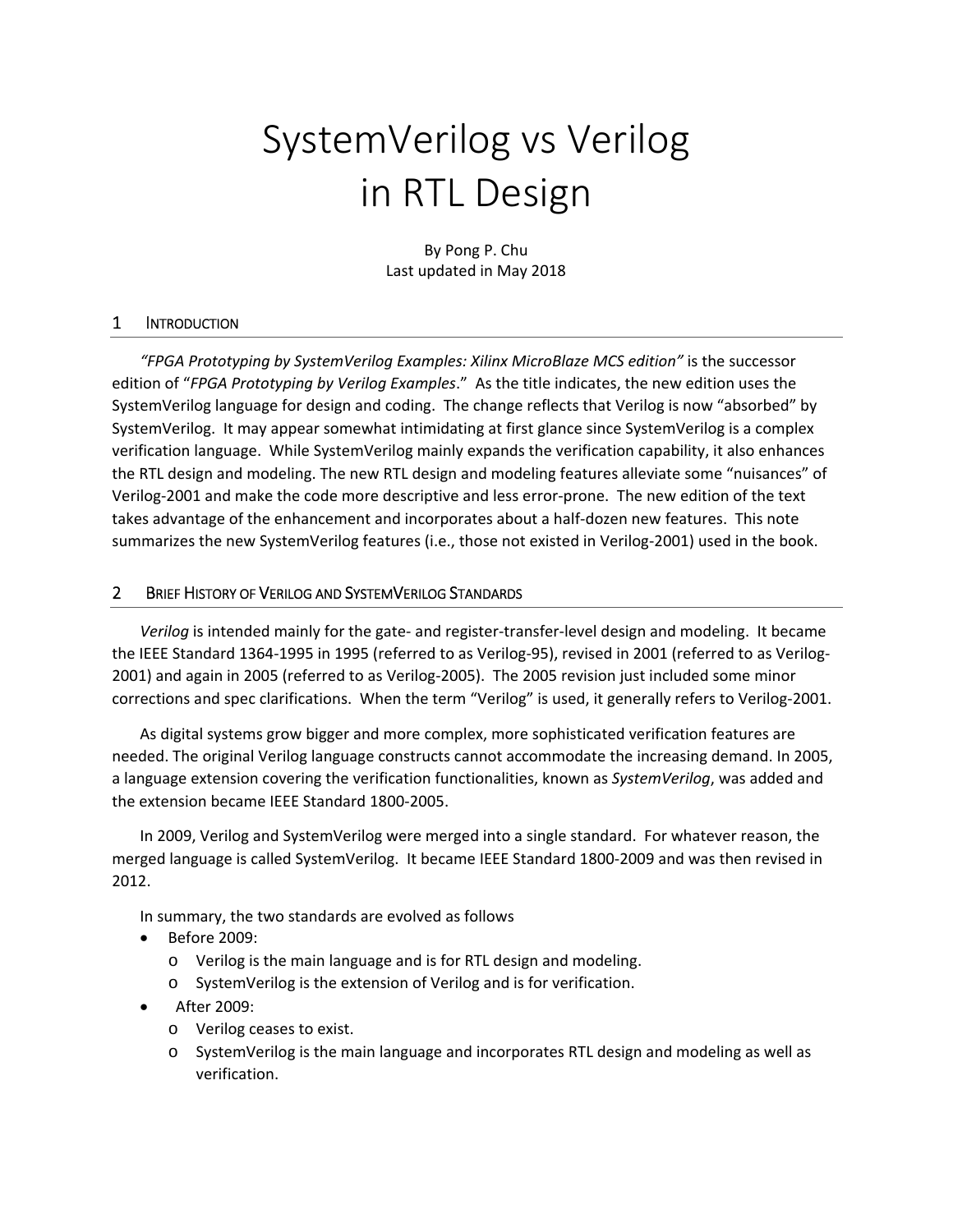*"FPGA Prototyping by SystemVerilog Examples"* uses some enhanced RTL design and modeling portion of SystemVerilog and does not cover any feature from the verification portion.

## 3 NEW SYSTEMVERILOG FEATURES

About a half‐dozen new SystemVerilog RTL design and modeling features are used in the book and they are summarized in the following subsections.

# 3.1 **logic** DATA TYPE

Verilog‐2001 divides the data types into a "net" group and a "variable" group. The former is used in the output of a continuous assignment and the **wire** type is the most commonly used type in the group. The latter is used in the output of a procedural assignment and the **reg** type is the most commonly used type in the group. Verilog‐2001 has a specific set of rules and restrictions regarding the assignment and connection of signals from the different groups.

The names of the **wire** and **reg** types are misleading. A signal declared with the **wire** type can be a connection wire or a component with memory (e.g., a latch). A variable declared with the **reg** type may or may not infer a register. It can be a connecting wire, a register, a latch, or a "C‐like software variable." Furthermore, the rules and restrictions imposed on assignment and connection of signals from different the groups are confusing and unnecessary.

SystemVerilog introduces the **logic** data type. It can be used in the variable group or net group, which is inferred automatically from context. The **logic** type can replace the **wire** and **reg** types in most codes. In addition, its name does not imply a specific hardware component and thus is more descriptive. The book uses the **logic** type.

# 3.2 ALWAYS BLOCKS

In addition to the "general‐purpose" **always** block. SystemVerilog introduces three additional procedural blocks to describe the nature of the intended hardware:

- **always comb.** It indicates that the block is intended to model a combinational circuit. Like **always @(\*)** in Verilog-2001, the **always\_comb** uses an implicit sensitivity list that includes all signals in right‐hand‐side expressions. In addition, the software will generate a warning if a latch (due to incomplete variable assignment) is inferred since the circuit is no longer a combinational circuit.
- **always\_ff.**  It indicates that the block is intended to model a register. The syntax of **always\_ff** is similar to that of a general‐purpose **always** block. It just informs the software that the block should infer a flip‐flop FF or a register. The software will generate a warning if no FF or register is inferred.
- **always\_latch.** It indicates that the block is intended to model a latch (i.e., a circuit with one or more "combinational loops" that forms internal memory).

The **always\_comb** block prevents the incomplete sensitivity list for a combinational circuit. The suffixes of the new blocks clearly express the intended type of hardware. This helps the designer to better document the code and helps software to catch errors in an earlier stage. The book uses **always\_comb** for combinational circuits and **always\_ff** for FFs and registers.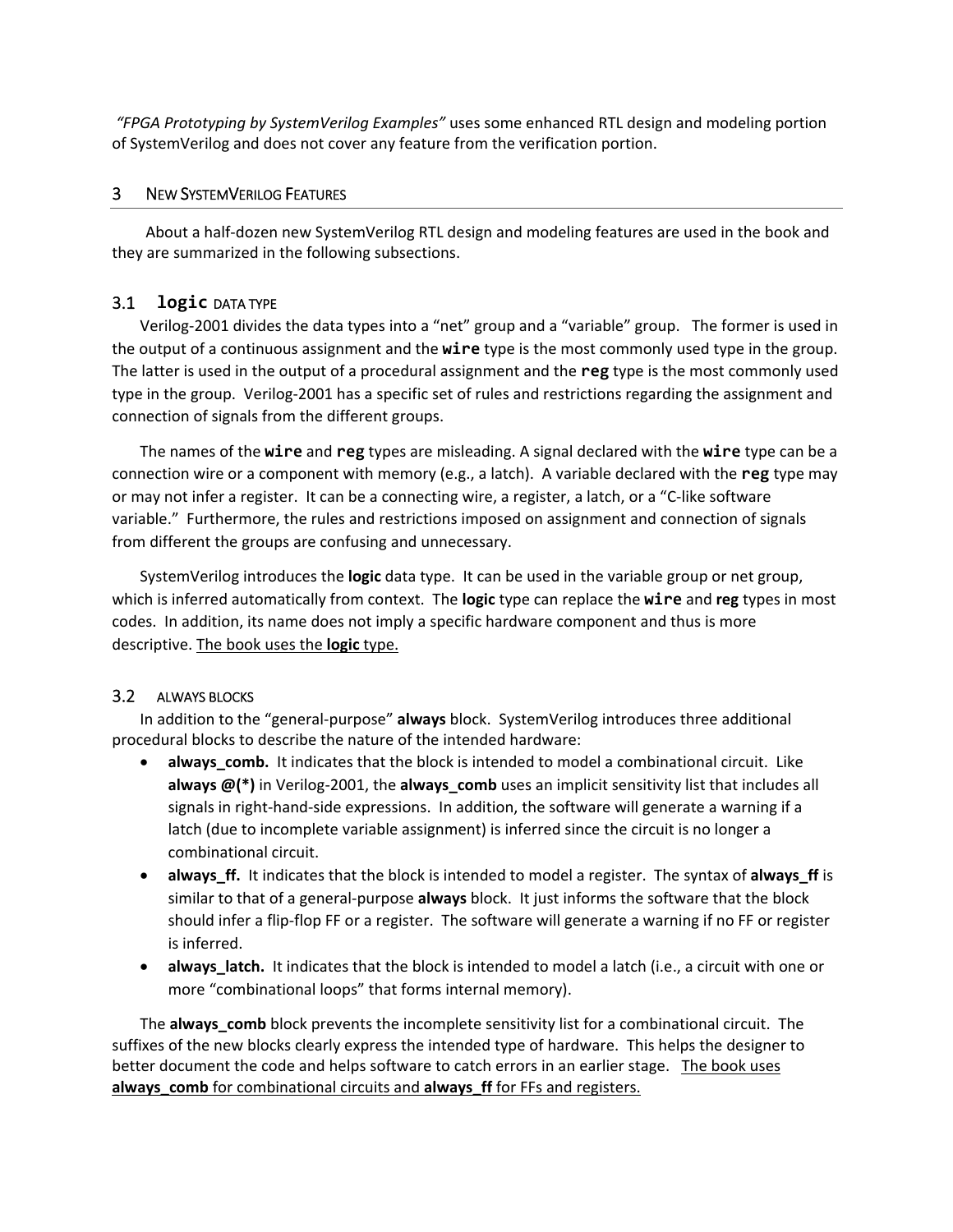#### 3.3 ENUMERATE DATA TYPE FOR FSM

An FSM contains a set of symbolic states. When the FSM is realized in hardware, the symbolic states are mapped to binary representations in the *state assignment* process. In Verilog-2001, it is "emulated" using the **localparam** construct. For example, consider an FSM with states of {s0, s1, s2}. The code segment is

```
   // FSM symbolic states  
   localparam [1:0] s0 = 2'b00,
                     s1 = 2'b01,
                     s2 = 2'b10;
   // signal declaration
      logic [1:0]  state_reg,  state_next;
```
It is cumbersome and may introduce subtle errors (such as duplicated constant values).

SystemVerilog introduces a new enumerate data type, which can explicitly list symbolic values of a set. For example, the previous FSM declaration can be rewritten as

```
   // define an enumerate data type for FSM states  
   typedef enum {s0, s1, s2} state_type;      
   // signal declaration
   state_type state_reg, state_next;
```
The is much clear and more descriptive. The book uses enumerate data type for FSM design.

### 3.4 **\$log2c()** FUNCTION

SystemVerilog includes a new system function, **\$log2c()**, which performs  $\lfloor log_2 x \rfloor$ . It is a handy function to determine the number of bits needed to represent a value. For example, a parametrized mod-*M* counter needs a  $\lceil log_2 M \rceil$ -bit register and the code can be written as

```
module mod_m_counter
      #(parameter M=10) // mod‐M
      (input  logic clk,
        output logic [$clog2(M)‐1:0] q);
      //signal declaration
      logic [$clog2(M)‐1:0] r_reg, r_next;
      // register
      always_ff @(posedge clk)
            r_reg <= r_next;
      // next‐state logic
   assign r_{next} = (r_{reg}=(M-1)) ? 0 : r_{reg} + 1;   // output logic
   assign q = r reg;
endmodule
```
Verilog‐2001 doesn't support this function. We need to define it as a user function or introduce a second parameter. The book uses this function as needed.